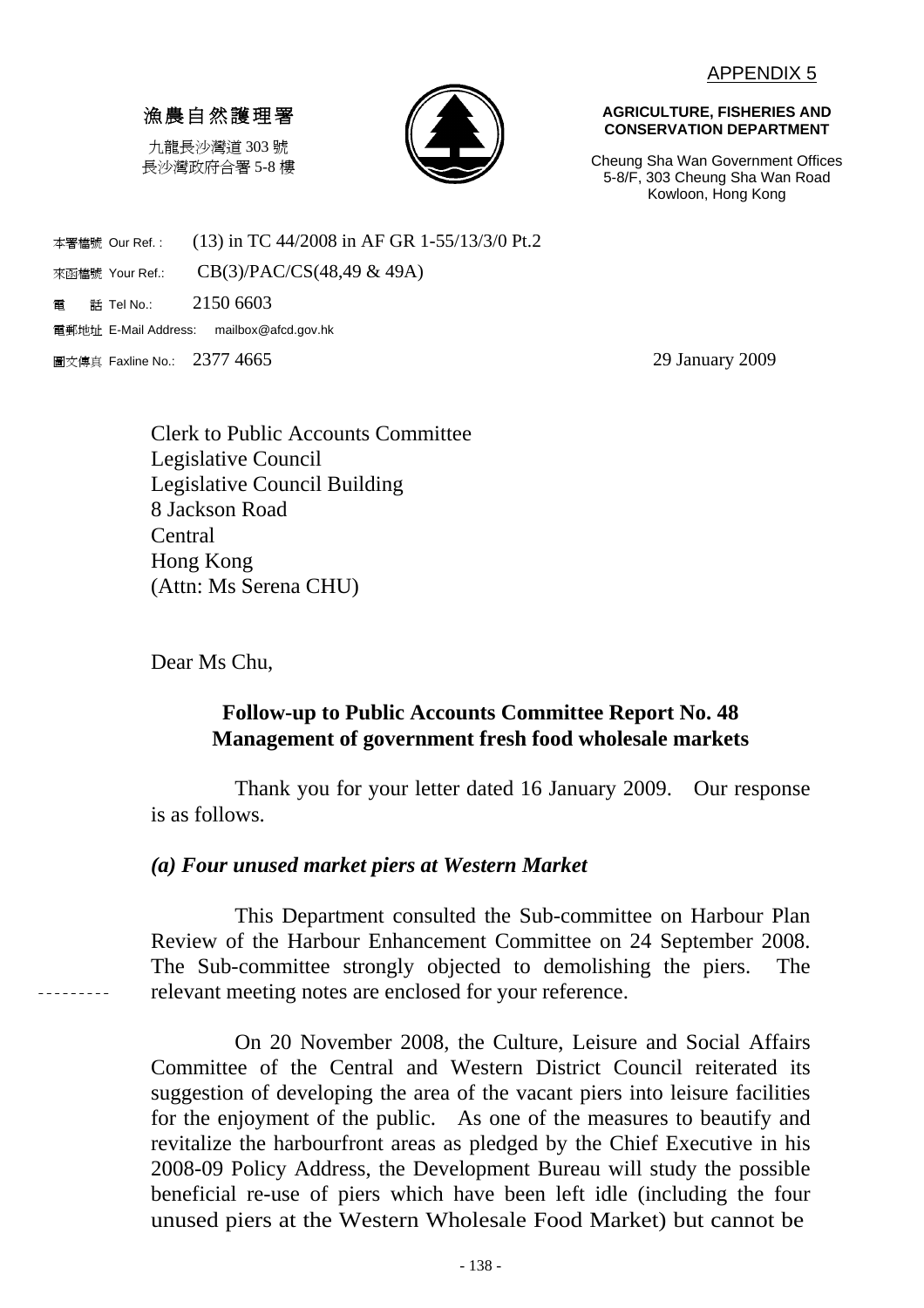replaced under the restriction on reclamation in Victoria Harbour, with a view for these piers to contribute to vibrancy of the waterfront. To this end, this Department stands ready to surrender the four vacant piers for other uses provided that the security, operations and pedestrian safety of the Western Wholesale Food Market and its vicinity are not compromised.

### (b) Reprovisioning of outdated wholesale markets

Consultation with the fruit wholesalers is ongoing. The Administration has been discussing different aspects of the relocation, including the location, mode of operation and design of the new market with the fruit wholesalers through various channels, including the Working Group on Concern for the Yau Ma Tei Fruit Market under the Yau Tsim Mong District Council. The tentative timetable submitted earlier on depicts the general procedures for public works projects. The Administration will explore whether there is any room for compressing the works timetable in due course.

ours faithfully, Kwei-kin)

for Director of Agriculture, Fisheries and Conservation

Director of Audit c.c. (Attn: Miss Amy Yuen) **SDEV SFH** (Attn: Mr Francis Ho) DO(C&W)(Attn: Mrs Winnie Ho) DO(YTM) (Attn: Mrs Vicki Kwok)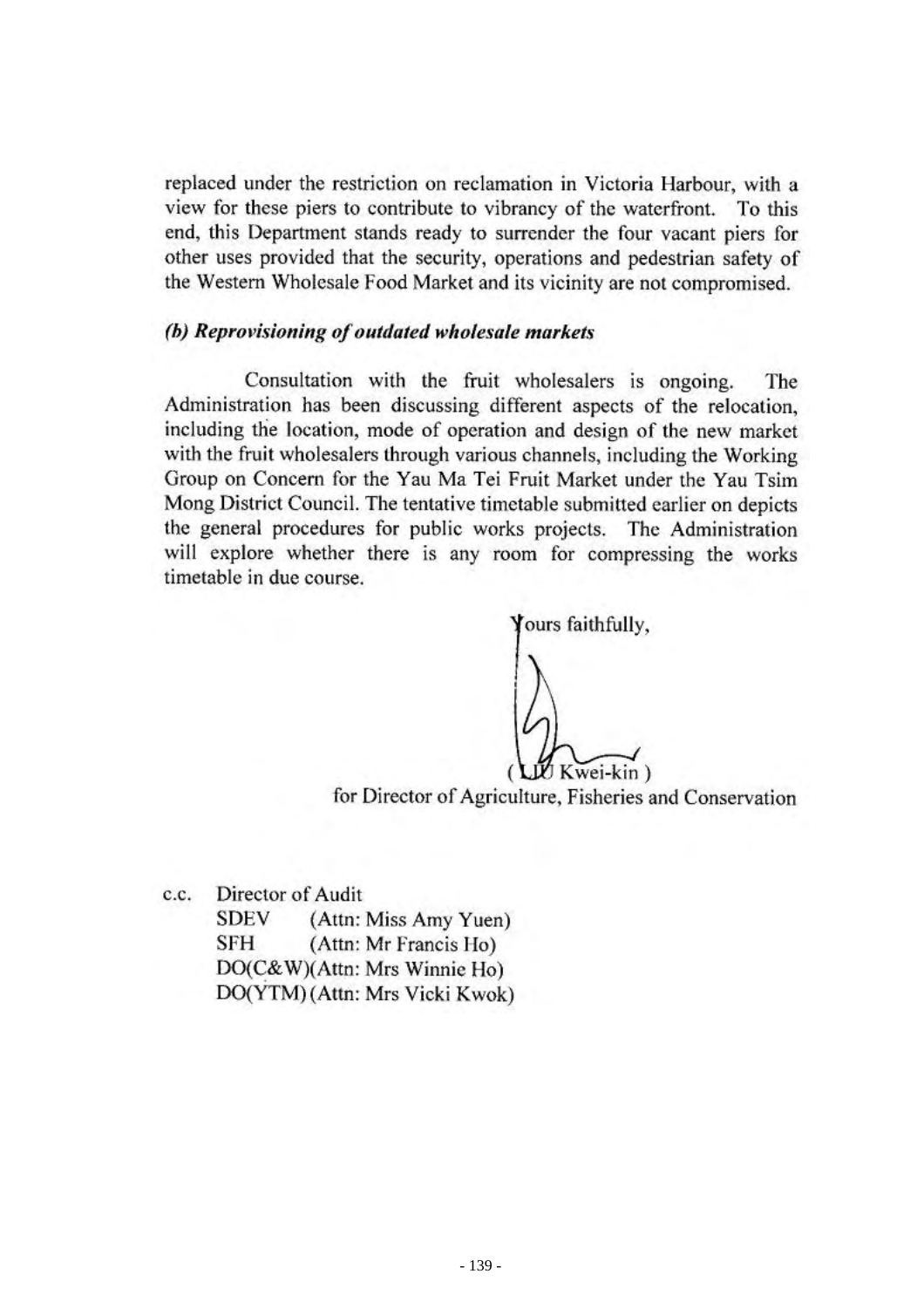# **Extract from**

# HEC Sub-committee on Harbour Plan Review

Minutes of Twenty-fourth Meeting dated 24.9.2008

#### Alternative Use of Four Vacant Piers at the Western Item 6 Wholesale Food Market (Paper No. 21/2008)

 $6.1$ The following representatives of the Agriculture, Fisheries and Conservation Department (AFCD), the Proponent, were invited to the meeting:

Mr Chan Chi-chiu Mr Yen Wai-hon

6.2 The Proponent made a presentation with the aid of powerpoint slides.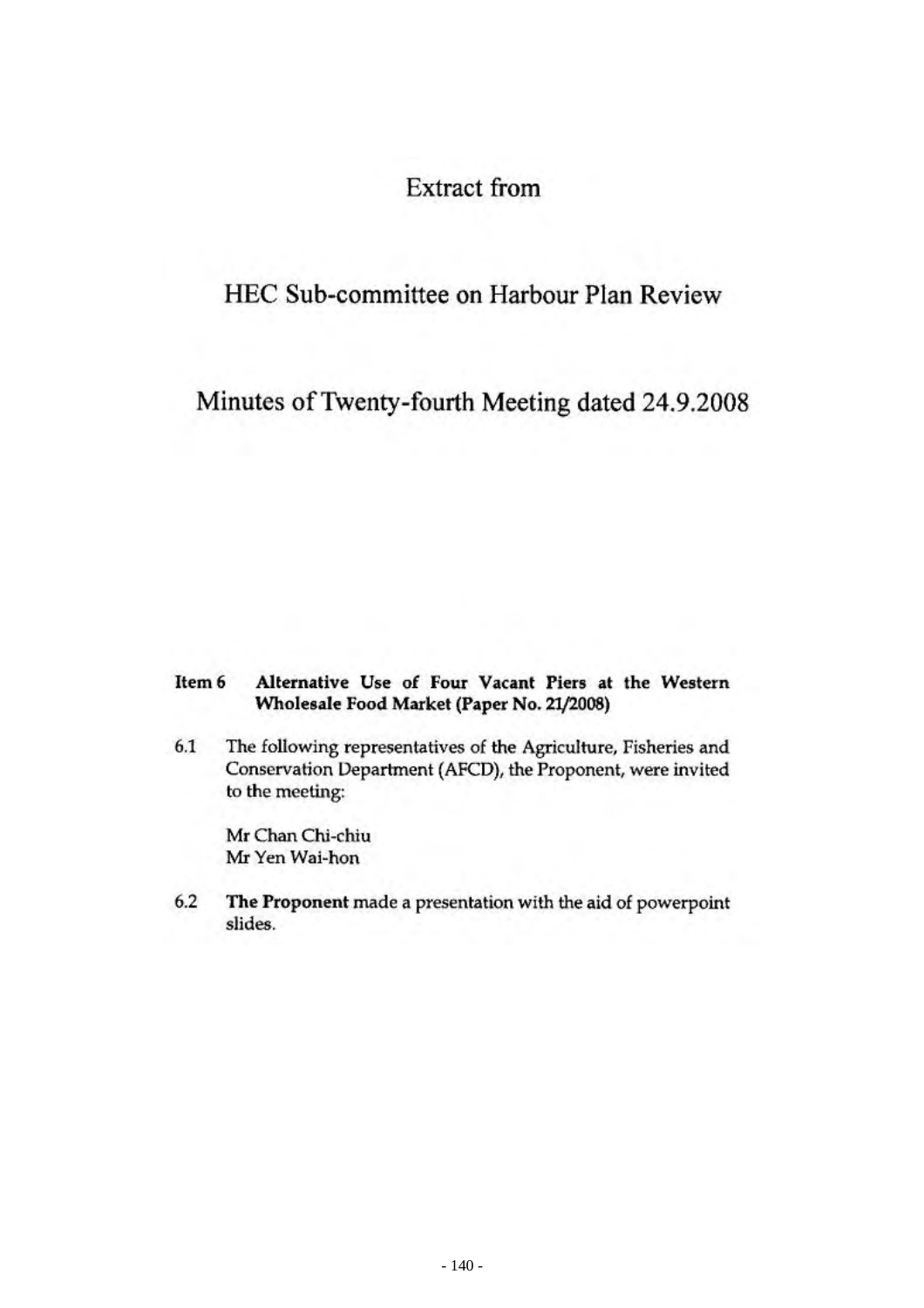- Members had the following comments/questions: 6.3
	- the piers should not be demolished because, once  $(a)$ demolished, they could hardly be reinstated due to the requirements under PHO. Whether it was possible to strengthen the loading of the piers for other beneficial uses by reinforcing the pier structures;
	- information on the maintenance cost of the piers should  $(b)$ be provided for reference. Moreover, in assessing the economic value of the piers, not only short-term cost savings, but also long-term community benefits should be considered;
	- given their harbour-front location, the piers would  $(c)$ probably be of a high land value. In considering the land value of the piers, the associated opportunity cost forgone should also be assessed;
	- instead of demolishing the piers, the Government should  $(d)$ estimate the cost of fixing the piers for public enjoyment and enhancing their connectivity with the adjoining harbour-front;
	- $(e)$ car parking was not a desirable use from harbour-front enhancement point of view. The stakeholders, including the private sector, should be engaged to determine the alternative beneficial uses of the piers;
	- the entire wholesale market site could be enhanced as an  $(f)$ attraction point by incorporating seafood restaurants and improving public access to the waterfront. Reference could also be made to the proposals in the "Harbourfront Connectivity Study" by the Harbour Business Forum; and
	- a separate study funded by HEC to identify the  $(g)$ constraints and formulate the enhancement plan for the whole site could be considered.
- 6.4 The Proponent responded as follows:
	- $(a)$ according to the advice of CEDD, the one-off cost of rehabilitating each pier for general use and the